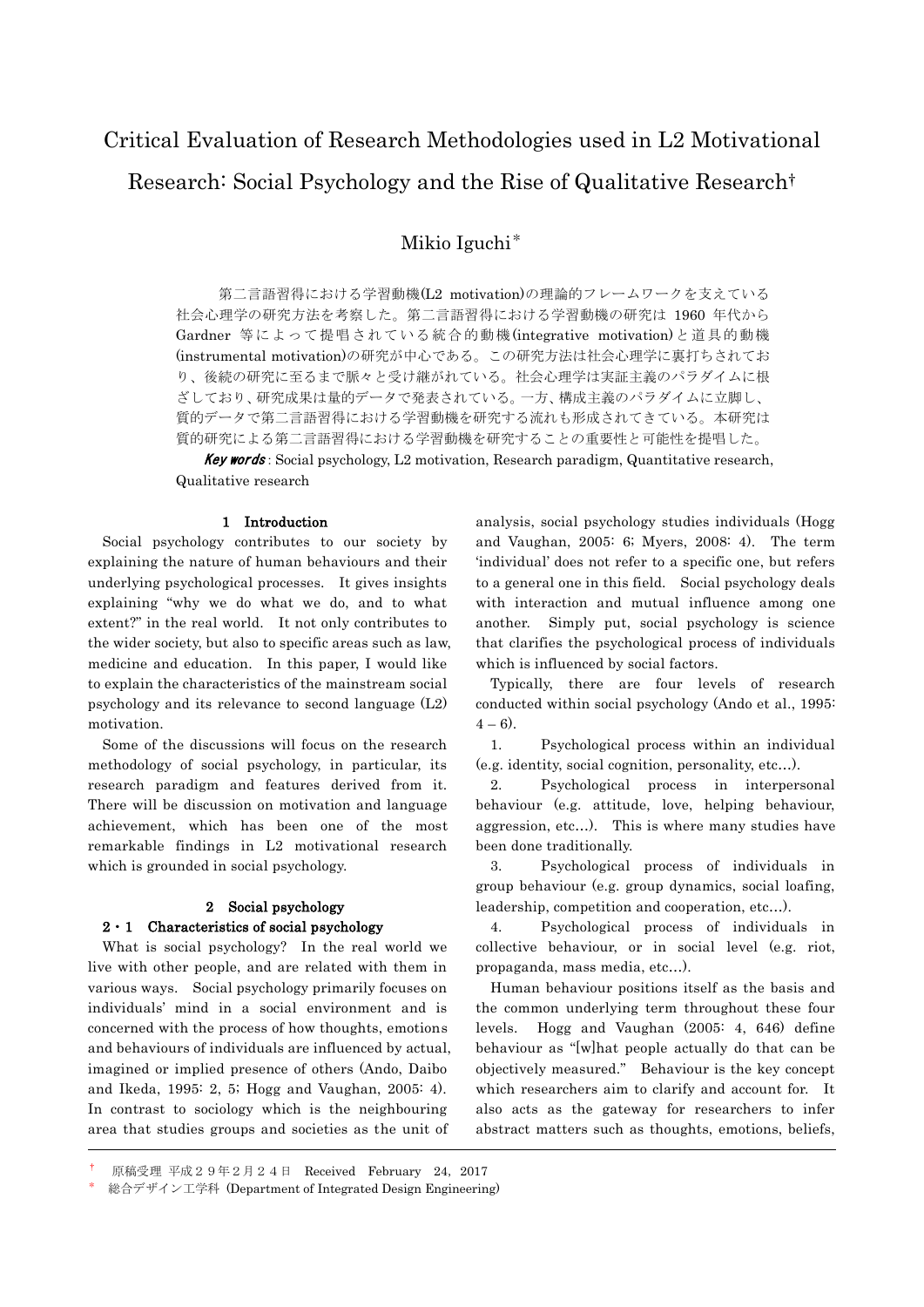attitudes and intentions.

## 2・2 Research paradigm

Which can social psychology be labelled, humanities or science? It is science (Hogg and Vaughan, 2005: 4; Myers, 2008: 4). It is founded on positivism (Graumann, 2001: 7 – 8; Hogg and Vaughan, 2005: 25 – 26). It aims to explain and predict the psychological process involved in social behaviour, predominantly using empirical research that processes and produces measurable and quantifiable data which is observable through human senses from the perspective of an outsider, thus being scientific and objective (Cohen, Manion and Morrison, 2000: 8 – 17; Hitchcock and Hughes, 1995:  $21 - 27$ ). Fact and logic play a vital role to find reality that is single, external, observable and stable. The nature of knowledge is hard, objective, real and tangible (Cohen et al. 2000: 7). Scientific research seeks to produce universal law-like generalizations, which are predominantly context-free and trans-cultural within the positivistic paradigm (Hitchcock and Hughes, 1995: 23; Cohen et al. 2000: 8 – 9; Myers, 2008: 4). Regarding human behaviour, which is often the objective of research amongst social psychologists, it is considered to be predictable, caused and subject to both internal pressures and external forces which can be observed and measured (Hitchcock and Hughes, 1995: 22).

#### 2・3 Typical approaches to research

The purpose of such social scientific research is to discover generalizable and universal laws to explain reality, facts and causes of the psychological process related to social behaviour of individuals. Theory and hypothesis are vital to scientific research. As can be seen from the chart below, theory summarises and implies testable predictions, namely hypotheses. Hypothesis testing validates whether a certain theory is true or not (Hitchcock and Hughes, 1995: 23).



Fig. 1 A model of the scientific method employed by social psychologists (Hogg and Vaughan, 2005: 8)

Reliability and validity are crucial factors in collecting and measuring data. Manstead and Semin (2001: 97) state that a data measurement is reliable, "if it yields the same result on more than one occasion or when used by different individuals." Thus, in order to raise the precision of the analysis, large-scale research is often taken. Regarding validity, Manstead and Semin (2001: 97) state that, "a measure is valid to the extent that it measures precisely what it is supposed to measure."

In order to collect data, there are two typical approaches of research in social psychology, namely correlational research and experimental research (Ando et al., 1995: 8 – 12; Myers, 2008: 18 – 29).

# 2・3・1 Correlational research

What is correlational research? It is the "study of the naturally occurring relationships among variables" (Myers, 2008: 18). For example, if a researcher hypothesised that ESL/EFL learners will achieve higher marks in English by being motivated to learn English, he/she will normally select at least two variables such as 'motivation to learn English' and 'language achievement'. This approach is typically seen in L2 motivational research (Gardner and Lambert, 1959; 1972). The next process is to use questionnaires to measure and analyse their correlations (Hogg and Vaughan, 2005: 14). Random samples should be chosen to represent the population under study (Myers, 2008: 21).

Correlation coefficients are used to measure the strength of the relationship between two given variables. The index of the association between two variables varies from +1, indicating a perfect positive relationship to -1, indicating a perfect negative relationship. The value of 0 indicates the absence of any correlation (Skehan, 1989: 13; Cohen et al., 2000: 193). If the indices of 'motivation to learn English' and 'language achievement' are proportional, it would indicate a high positive correlation, whereas if they are unproportional, it would indicate high negative correlation. If no relationship between the two indices can be found, it would indicate zero correlation.

From the education researchers' point of view, Cohen et al. (2000: 202) point out that positive correlations ranging from 0.20 to 0.35 show only slight relationship, those ranging from 0.35 to 0.65 showing moderate relationship, those ranging from 0.65 to 0.85 showing strong relationship, and those over 0.85 showing very strong relationship. From the applied linguistics researchers' point of view, which is more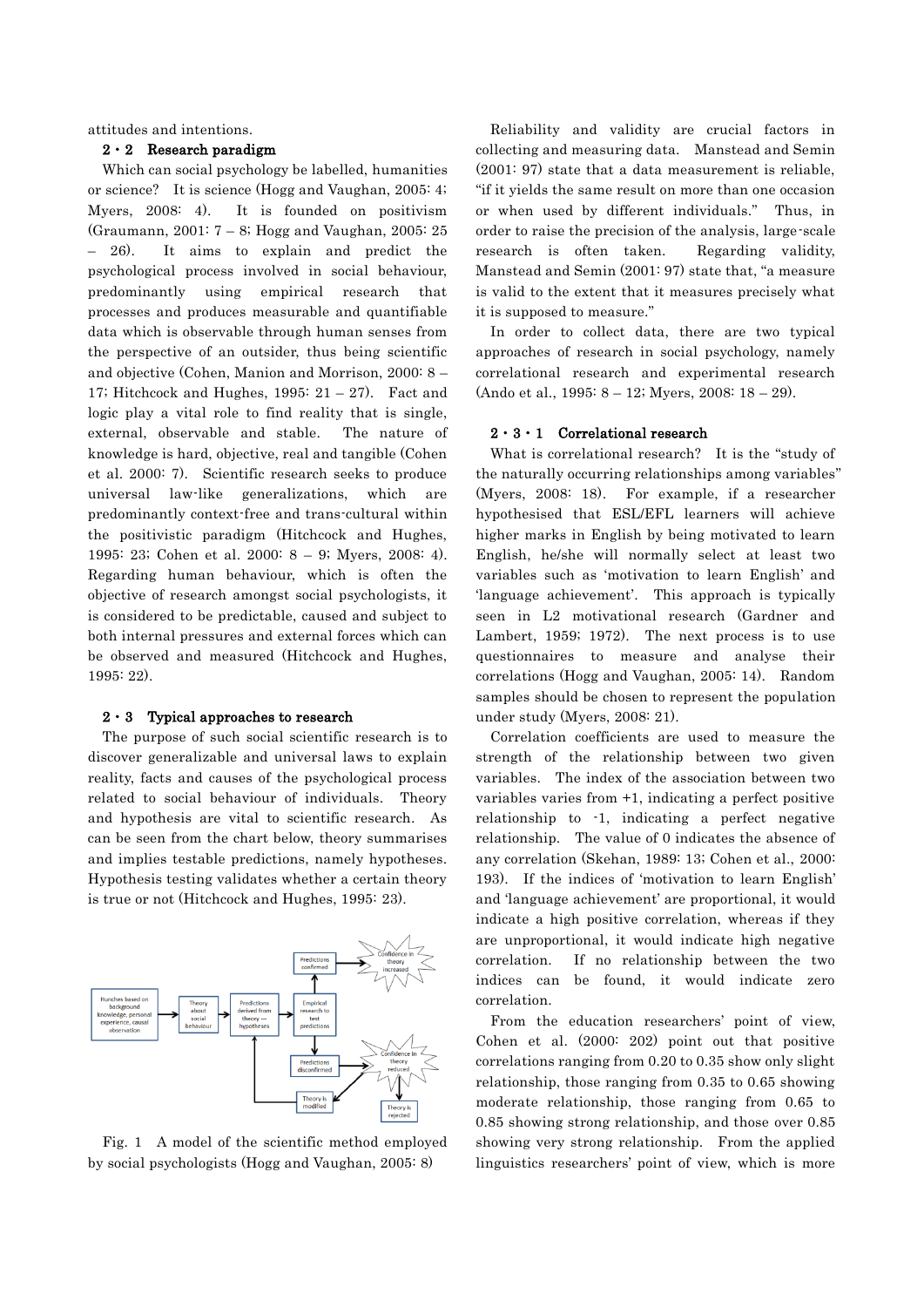relevant to my field, Skehan (1989: 13) points out that, correlations are likely to fit in the range between 0.30 to 0.60. He also points out that positive correlations around 0.30 signify weak correlations, 0.40 to 0.50 as moderate ones, and correlations over 0.60 as strong ones (ibid: 14).

Once data is taken and it can be stated that those who are motivated to learn English achieve higher marks, one can determine that there is a positive correlation between the two variables. This is commonly illustrated using the chart below. As can be seen, the cause-and-effect logic is not clear, which will be discussed in depth later on. Next, I would like to introduce experimental research which provides detailed and clearer explanation of the correlation between variables.



Fig. 2 Correlation between two variables

#### $2 \cdot 3 \cdot 2$  Experimental research

According to Myers (2008: 18), experimental research clarifies cause and effect relationships using manipulation of one or more variables whilst controlling others. Experimental research, particularly true experiment is commonly used in natural science experiments. This is also used to explain human behaviours. The setting is controlled to eliminate bias and confounding (Hogg and Vaughan, 2005: 11). Ando et al. (1995: 10) point out that there are four steps in this procedure.

1. Define independent variables which are assumed to be affecting the psychological phenomenon in which the experimenter aims to analyse, or account for.

2. Fix other factors to maintain consistency amongst different experiments.

3. Randomly assign participants to different groups.

4. Observe and measure each participant's response as dependent variables in a specific situation.

For instance, in order to verify the hypothesis, "if learners have opportunity to learn from teachers who are native speakers of the target language, they will achieve higher marks in their foreign language test", the participants with similar proficiency need to be randomly assigned to either a group who will have the opportunity to learn from native speakers, or to a

group who will not have such chance. A sample process of a typical true experiment is shown below.



Fig. 3 A sample flow chart of a true experiment

However, it is difficult to conduct a true experiment in education because of limitation often encountered in assigning participants to clear-cut experimental group and control group. Hence, quasi-experiment is commonly conducted, which does not require random sampling of homogenous participants (Ando et al., 1995: 11). For instance, in the same kind of experiment as above, participants from school X may all be assigned to the experimental group, whereas participants from school Y may all be assigned to the control group. It lacks homogeneity of participants comparing to true experiment, but is valid and more feasible in the field of education.

I would like to point out that social psychological research, particularly experimental research has potential risk of violating ethics, especially in the field of education. The ethical issue is among one of the things I would like contend as limitations of social psychology, which will be discussed in the next section.

#### $2 \cdot 4$  Limitations of social psychology

I would like to indicate four kinds of limitations of social psychology in this section. Firstly, I would like to point out the ethical issues which preponderantly seen in experimental research. Secondly, I would like to indicate the ambiguity of causation which is mostly seen in correlational research. Thirdly, I would like to highlight the limitation derived from the paradigmatic nature, followed by the final point, the lack of pedagogical implications for teachers.

#### $2 \cdot 4 \cdot 1$  Ethical issues

As has been discussed in Section 2.3.2, some factitive manipulation is done in experimental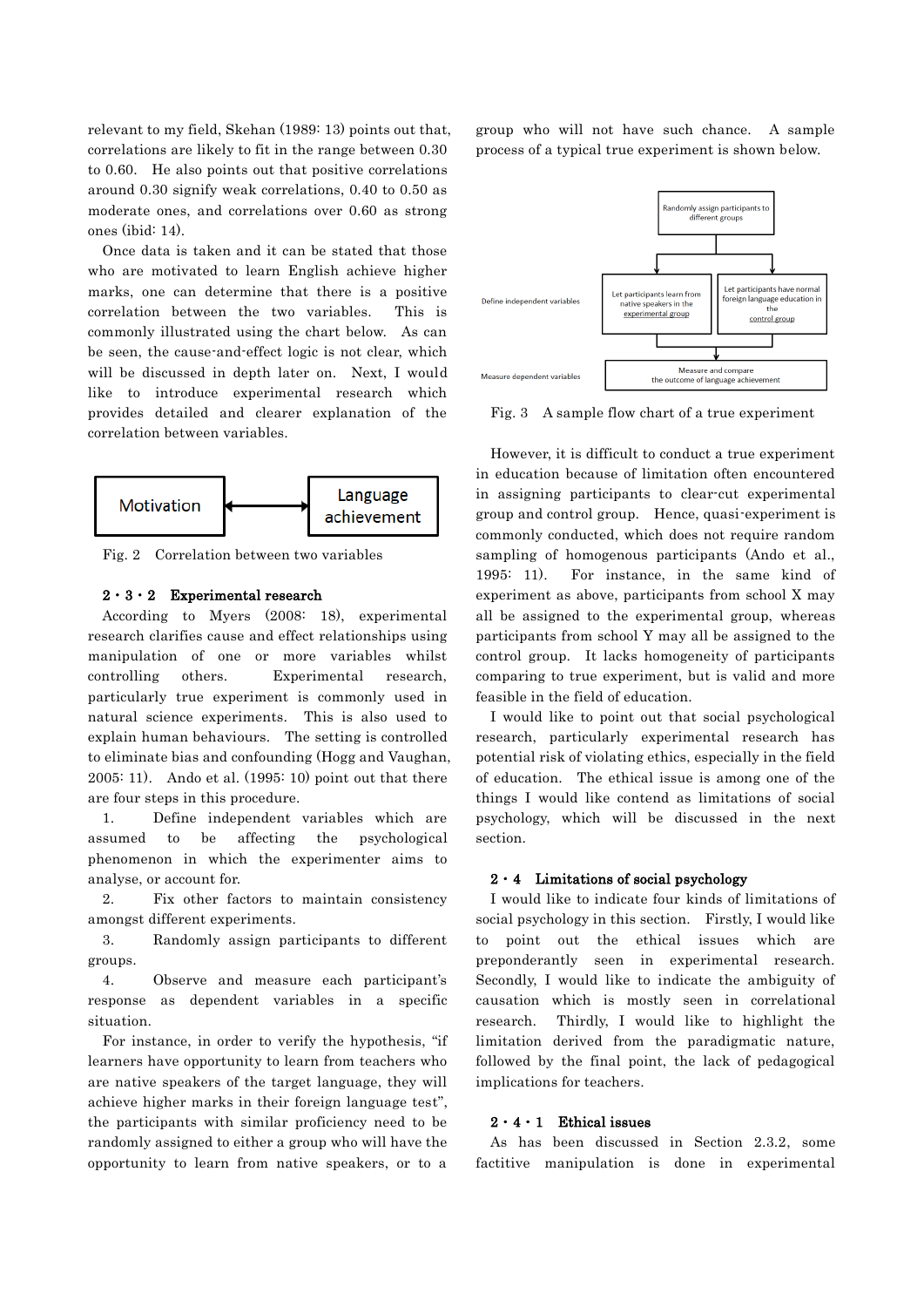research, which is necessary to maintain objectivity and to replicate a specific situation in which certain social behaviour occurs.

In the given example in Section 2.3.2, learners have the risk of being assigned to a less desirable group than the other one for a considerable amount of time, being deprived of fair treatment and equal opportunity in receiving proper education. For example, if a learner was assigned to a group which resulted in achieving lower marks in a given school subject, and he/she was deprived of the opportunity of getting better education, the research is very likely to be labelled as unethical.

Another instance is found from the actual experimental research done on people's aggression to clarify the psychological process involved in crime. Berkowitz and LePage (1967) argued that when a person is angry, he/she is potentially prepared for aggressive behaviour, and the presence of an aggressive cue such as weapons will actually yield aggressive behaviour. Berkowitz and LePage (1967: 204) asked their confederate to make half of their psychology undergraduate participants angry. Then all the participants were given chance to give electric shock back to the confederate. There were four groups which should be highlighted:

1. The first group were shown weapons on a table next to the key that gave electric shock. They were informed that the weapons had nothing to do with the confederate.

2. The second group were shown weapons and were told that it belonged to the confederate.

3. The third group were not shown any weapon at all. Thus they were the control group.

4. The fourth group were shown badminton racquets and shuttlecocks which had nothing to do with the confederate.

The result of the experiment was that the angry participants in two groups which saw the weapons on the table retaliated more than the other groups. Hence Berkowitz and LePage (1967: 202, 206) concluded that the presence of the stimuli commonly associated with aggression elicited aggressive responses.

As it can be observed from the above experiment, there are some ethical issues that need to be pointed out. To prevent misuse of experiments and to contribute to society by providing ethically acceptable research reports, the American Psychological Association (APA) published an ethical guideline, "Ethical Principles of Psychologists and Code of Conduct" for psychologists (American Psychological

Association, 2010).

The core issues of some unethical experiments, such as the one seen in Berkowitz and LePage (1967) are that they involve deception against the participants who participated in the experiment. The participants were deceived about the confederate believing that he/she was there by chance, and also that the weapons belonged to the confederate. Myers (2008: 26) points out that approximately one-third of social psychological research used deception, whereas Hogg and Vaughan (2005: 19) report that it is between 50 to 75 percent. Ethical standard 5.01 in American Psychological Association (2010) states that deception in research is not tolerated for three reasons. Firstly, deceptive method is not justifiable unless it can be justified by scientific, educational, or applied value of the outcome of the research, and that there are no alternative methods. Secondly, psychologists are not to deceive their participants regarding possibility of physical pain or severe emotional distress. Lastly, participants should be informed of any other deception preferably towards the end of their participation, but no later than at the end of the data collection.

Hence, some notable studies in social psychological research are precariously at the risk of being labelled as unethical. I believe that ends do not justify means. As Hogg and Vaughan (2005: 19) point out, it is important that the participants have the freedom of choice, and are given informed consent and debriefing. In other words, participants have the right to know what the research is about, the right to check their data, and the right to withdraw from research.

#### $2 \cdot 4 \cdot 2$  Ambiguity of causation

When correlational research is done, an observable positive correlation between two variables does not clearly signify which is the cause and which is the effect (Cohen et al. 2000: 201; Myers, 2008: 20). As for the example of correlation of motivation and language achievement in Section 2.3.1, Ellis (1985: 119) points out, "we do not know whether it is motivation that produces successful learning, or successful learning that enhances motivation." From the given example, one can interpret data as:

1. Those who are motivated to learn English achieve higher marks in English.

2. Those who achieve higher marks in English become motivated.

In L2 motivational research, the first example is recognised as the 'causative hypothesis' in which motivation is seen as the cause of language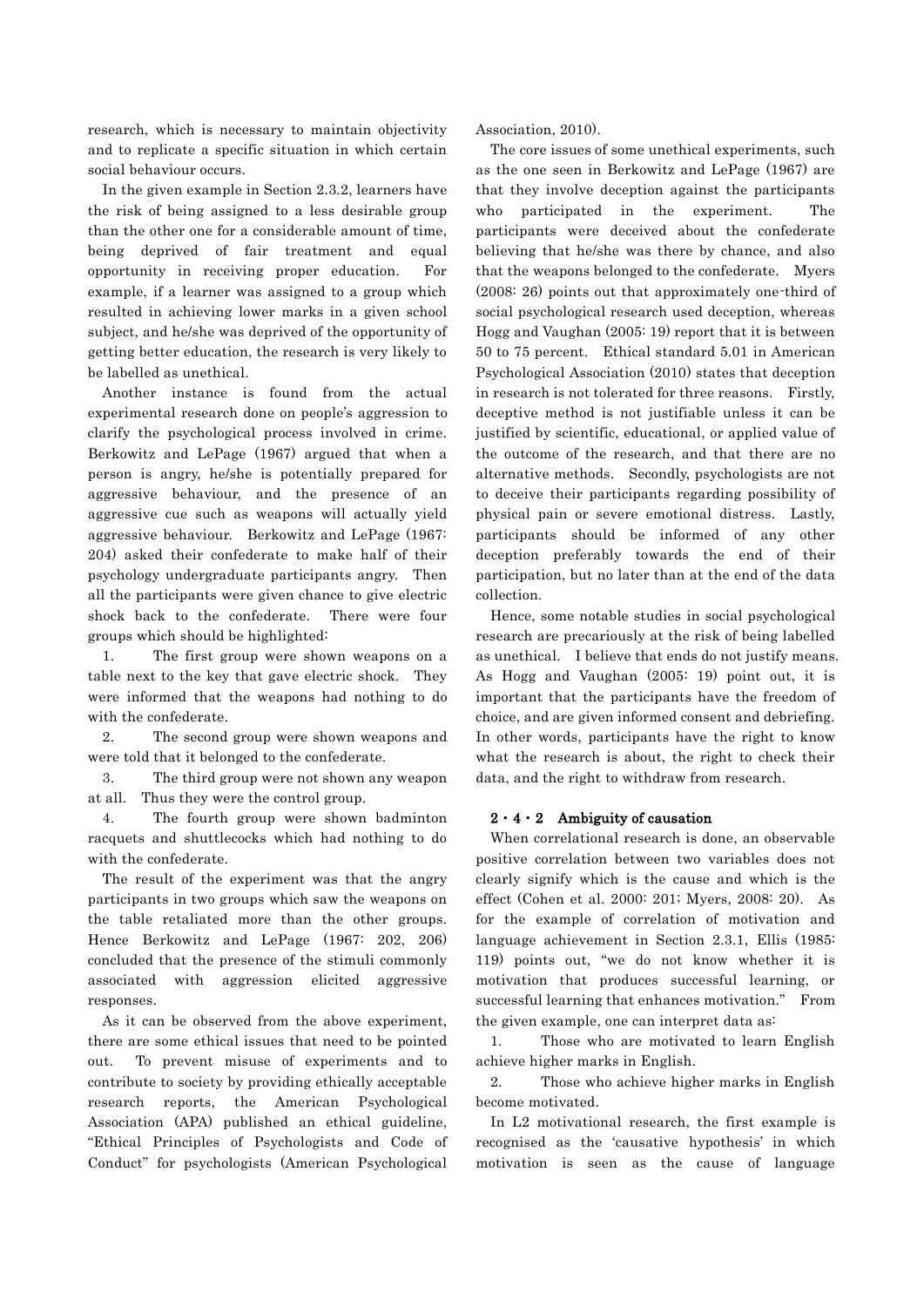achievement. Gardner and Lambert's (1959) concern was how motivation related to language achievement. They concluded that integrative motivation contributed to higher achievement more than instrumental motivation, which was derived from the analysis that there was a significant positive correlation between motivation and language achievement. Since then, Gardner and Lambert's basic belief is that motivation determines language achievement. In spite of criticism, Gardner has consistently proposed this view stating that, "[T]he present results offer no support for the notion that achievement influences the nature and amount of attitude change, thus severely questioning this alternative interpretation" (1985: 99).

In contrast, the second one is known as the 'resultative hypothesis' in which motivation is regarded as the result or the product of achieving higher marks. Various researchers have supported this view (Savignon, 1972; Burstall, 1975; Oller and Perkins, 1978a; 1978b). Burstall, Jamieson, Cohen and Hargreaves (1974: 244) declared the validity of this standpoint by stating that, "in the language-learning context, nothing succeeds like success."

I believe that it is plausible to take an eclectic point of view to state that the relation is interactive rather than unreliably validating just one direction and rejecting the other. However, should a further investigation be necessary to clarify the precise cause-and-effect, one should replicate the experiment several times, or conduct path analysis (Ando et al., 1995: 9).

# $2 \cdot 4 \cdot 3$  Paradigmatic issue: Overgeneralization

As has been discussed in Section 2.2, social psychology is deeply positivistic. Because it seeks to generalize theories based on empirical research which is reductive, some conclusions are apt to be criticised for overgeneralization. Hogg and Vaughan (2005: 23) point out the overly reductionist nature of social psychology which failed to address the essentially social nature of the human experience.

Also, as has been the case in the experiment by Berkowitz and LePage (1967) covered in Section 2.4.1, participants in experimental research have traditionally been psychology undergraduates who could earn credits as part of their degree. This leads to criticism that they do not represent the whole population, and that overgeneralization is apparent in such research.

Another example is from the L2 motivational

research. As mentioned in the previous section, Gardner and Lambert (1959) argued that Anglophone speakers achieved higher marks in French when their integrative motivation was higher than their instrumental motivation. Since then the relatively prevalent belief in L2 motivational research has been that having integrative motivation results in higher language achievement than having instrumental motivation. I would like to argue that it is not the case in EFL contexts such as Japan, when tangible target language speakers are not usually present for the learners to think about integrating at all. Yashima (2004: 68) points out that Japanese researchers and practitioners' interest towards L2 motivational research is weak, which she attributes to the inapplicability of such theory. This inapplicability is due to overgeneralization caused by the reductive nature and also by the context-free nature of positivism. A common weakness conspicuous in findings derived from such research is its fragmentary nature.

# $2 \cdot 4 \cdot 4$  Lack of pedagogical implications

It has been pointed out that the social psychological framework in L2 motivation proved less beneficial for language teachers because it merely explained the correlation between motivation and language achievement. What lacked from such findings were implications to improve pedagogy in classrooms to enhance motivation of L2 learners (Crookes and Schmidt, 1991: 469, 502; Yashima, 2004: 46).

I would like to point out that this is a very common weakness inherent in social psychological research. An analogy of this shall be illustrated using the comparison between accountants and consultants. Accountants investigate the financial situation of clients, report on the causation, and merely point out problems, whereas consultants propose a solution to for a better business and added value, utilising the information gathered. In short, social psychological research can depict problems, but it cannot directly propose solutions to them unlike action research.

## $2 \cdot 5$  Strengths: Measurability

Now I would like to focus on the strength of social psychology. Positivism has strengths despite criticisms that have been highlighted. The superiority of social psychology is that the research findings are scientific and measurable. When we want a full picture of something, 5Ws (who, what, where, when, why) and 2 Hs (how, how much) are useful. It is a self-evident truth that it is more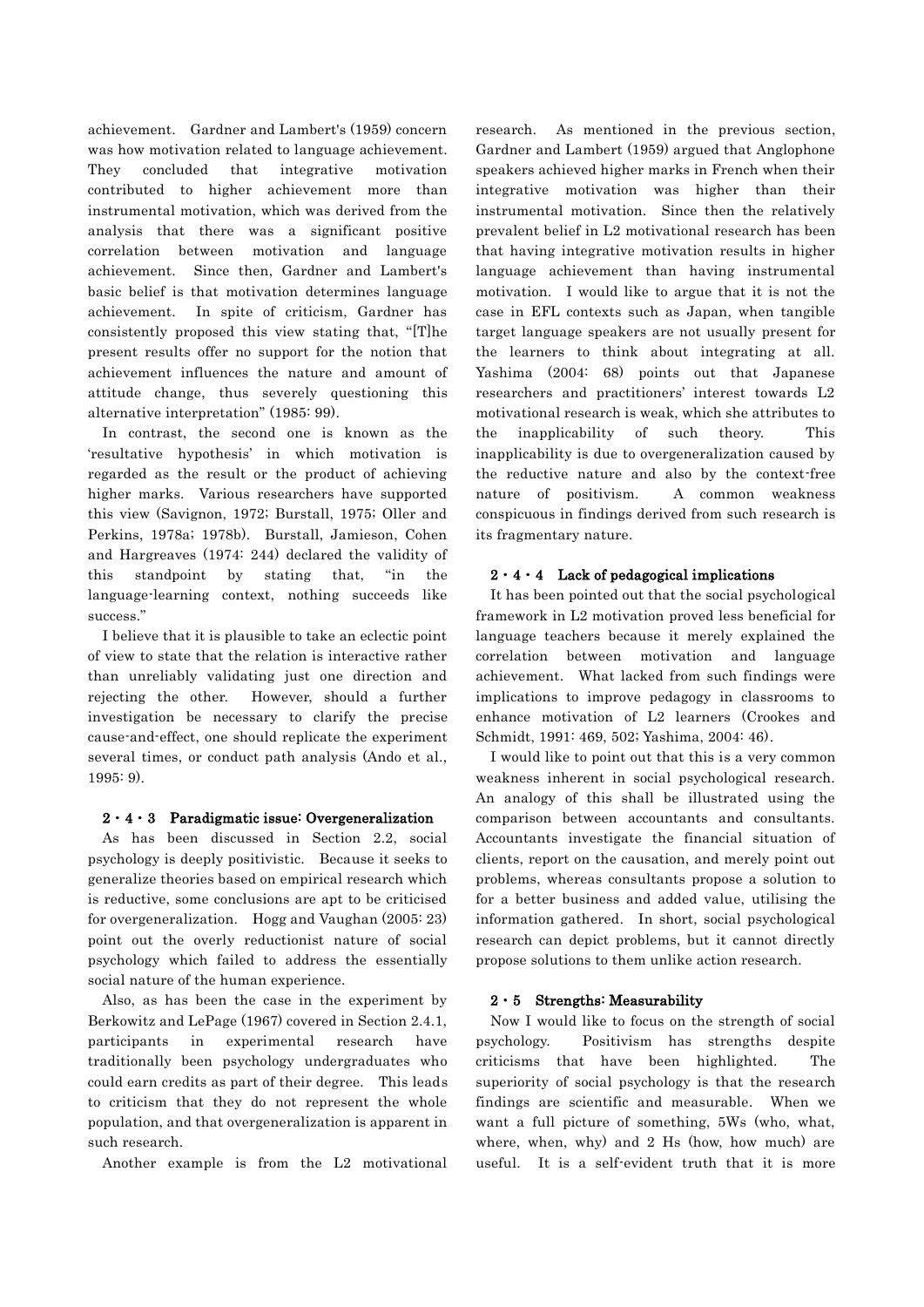appropriate to use quantitative analysis than qualitative analysis to answer the question, 'how much?' Quantitative research is necessary to explain matters such as to what extent motivation is correlated with language achievement, so that researchers and practitioners can see a hard, objective, real and tangible fact.

The measurability is a strength that qualitative research cannot have on its own. Research by Yashima, Zenuk-Nishide, and Shimizu (2004) exemplifies this, which measured the correlation between 'international posture' and 'frequency of communication' by collecting questionnaire data over two phases. Yashima's (2002:57) concept of 'international posture' encompasses both integrative and instrumental motivations and can be defined as, "interest in foreign or international affairs, willingness to go overseas to stay or work, readiness to interact with intercultural partners, and, one hopes, openness or a non-ethnocentric attitude toward different cultures, among others". The first phase examined 154 high school students in Japan who received content based instruction from native English speakers, whereas the second phase further investigated 57 students who went on to study a year in the USA. Based on the first phase in Japan, the researchers revealed that international posture significantly predicted both L2 willingness to communicate (WTC) and the frequency of communication, showing positive correlations 0.27 and 0.45 respectively (Yashima et al., 2004:134). This model is illustrated below:



 $N=154$ . All path coefficients are significant at  $p < .01$ .<br> $\chi^2(48) = 74.48$ ,  $p < .01$ . RMSEA = .060; GFI = .93; CFI = .96.

Fig. 4 Results of structural equation modelling: L2 communication model with standardized estimates (Yashima et al., 2004:134)

# 3 The rise of qualitative research in L2 motivational research

I suggest that qualitative research should be used hand in hand with quantitative research, represented by social psychology, because L2 motivational research needs data from both sides. Dörnyei (2001:  $241 - 244$ ) argued that combined use of quantitative and qualitative research may produce the best of both approaches whilst neutralising the weaknesses and biases inherent in both sides. I would like to quote his statement given over a decade ago, which best summarised the potentiality of such collaboration predicted by then. "I anticipate that the next decade will bring about a consolidation of the wide range of new themes and theoretical orientations that have emerged in the past 10-15 years, and that the often speculative theorizing will be grounded in solid research findings, from both quantitative and qualitative research paradigms" (Dörnyei, 2003: 27).

 His statement correctly foretold what happened over the past decade. Firstly, various qualitative research embracing critical theory shed light on L2 motivation from an unique perspective. Pavlenko (2002:280-281) critiqued social-psychological approaches on the grounds that "attitudes, motivation or language learning beliefs have clear social origins and are shaped and reshaped by the contexts in which the learners find themselves". A similar view on L2 motivation is expressed by Norton (2010:161) who reframed the social-psychological term L2 motivation as 'investment' which derived from a sociological and anthropological approach as she contends, "if learners 'invest' in a second language, they do so with the understanding that they will acquire a wider range of symbolic and material resources, which will in turn increase the value of their cultural capital".

Secondly, a number of qualitative research shaped by social constructivism have also added a new perspective on L2 motivation. Lamb (2004) examined changes in L2 motivation of Indonesian junior high school students over two years, using questionnaire, observation and interviews. He points out that due to lack of tangible native speakers of English language in Indonesia, students do not study English in order to integrate with a particular person, but instead seeks to study in order to be involved with a globalised society represented by abstract and diversified English speakers in which English is used as a lingua franca. Meanwhile, Ushioda (2009:216-220) contends that social psychological L2 motivational research is rooted in the Cartesian dualism, which detaches the individual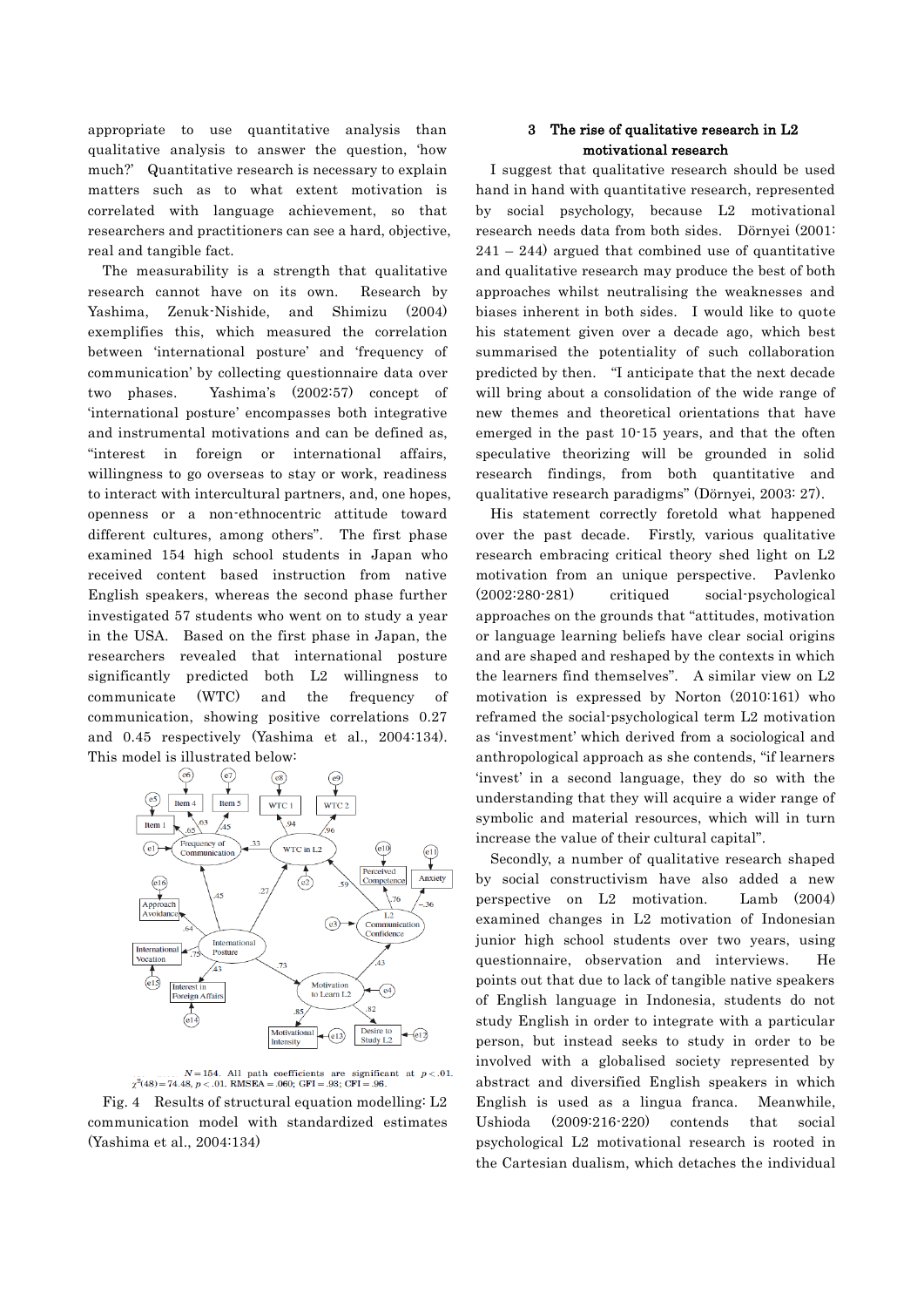from the society, and calls for 'a person-in-context relational view of motivation' that regards learners as real persons and motivation as an organic process.

In short, findings derived from qualitative research highlighted the social dimension of L2 motivation which was rather marginalised in quantitative research which predominantly examined its cognitive aspect. I therefore suggest that L2 motivation cannot be examined without considering its social nature and without treating the participants as real persons who construct their attitude/motivation through interaction with society.

#### 4 Conclusion

Social psychology is positivistic and provides scientific evidence and explanations. For L2 motivational research, it has provided insights to explain the psychological process of attitude/motivation and their correlation with behaviour such as language achievement or L2 use by making use of correlational research. The ambiguity of correlations can be dealt with by utilising path analysis or software such as Analysis of Moment Structures (AMOS). Social psychology excels at providing measurable and quantifiable results.

Meanwhile, social psychology is fragmentary due to its reductive nature. In terms of L2 motivational research, it has disadvantages due to its context-free nature derived from positivism. It excludes the process in which attitude/motivation is formed as individuals interact with the social context. It is detrimental when matters external to the individual such as peers, teachers or host families play a vital role in shaping the attitude/motivation of individuals. Also, attitude/motivation is influenced not only by context, but also with time. One's motivation is prone to be different before studying L2, during studying, and after studying. Therefore, research derived from social constructivism should compliment this aspect, by providing more holistic, context-bound, process-oriented and qualitative perspectives. The real challenge is to be faced when integrating qualitative research with quantitative research, which is nowadays under trial and error.

#### References (参考文献)

- 1) American Psychological Association (2010) Ethical Principles of Psychologists and Code of Conduct. < http://www.apa.org/ethics/code/ > accessed 19/2/2017.
- 2) Ando, K., I. Daibo and K. Ikeda (1995) Gendai Shinrigaku Nyuumon 4 Shakai Shinrigaku [Introduction to Modern Psychology 4 Social Psychology (My translation)]. Tokyo:

Iwanami Shoten.

- 3) Berkowitz, L. and A. LePage (1967) 'Weapons as Aggression-Eliciting Stimuli'. Journal of Personality and Social Psychology. 7 (2): 202 – 207.
- 4) Berry, J. W., U. Kim, S. Power, M. Young and M. Bujaki (1989) 'Acculturation attitudes in plural societies'. Applied Psychology: An International Review. 38 (2): 185 – 206.
- 5) Burstall, C., M. Jamieson, S. Cohen and M. Hargreaves (1974) Primary French in the Balance. Windsor: NFER Publishing Company.
- 6) Burstall, C. (1975) 'Factors Affecting Foreign-Language Learning: A Consideration of Some Recent Research Findings'. Language Teaching and Linguistics: Abstracts.  $8(1)$ :  $5 - 25$ .
- 7) Cohen, L., L. Manion, and K. Morrison (2000) (Fifth Edition) Research Methods in Education. London, UK and New York, USA: RoutledgeFarmer.
- 8) Crookes, G. and R. Schmidt (1991) 'Motivation: Reopening the Research Agenda'. Language Learning 41 (4): 469 – 512.
- 9) Dörnyei, Z. (2001) Teaching and Researching Motivation. Harlow: Pearson Education.
- 10) Dörnyei, Z. (2003) 'Attitudes, Orientations, and Motivations in Language Learning: Advances in Theory, Research, and Applications'. Language Learning 53: 1 – 32.
- 11) Ellis, R. (1985) Understanding Second Language Acquisition. Oxford: Oxford University Press.
- 12) Gardner, R. and W. Lambert (1959) 'Motivational Variables in Second-Language Acquisition'. Canadian Journal of Psychology 13 (4): 266 – 272.
- 13) Gardner, R. and W. Lambert (1972) Attitudes and Motivation in Second-Language Learning. Rowley: Newbury House.
- 14) Gardner, R. (1985) Social Psychology and Second Language Learning: The Role of Attitudes and Motivation. London: Edward Arnold.
- 15) Graumann, C. F. (2001) 'Introducing Social Psychology Historically', in Hewstone, M. and W. Stroebe (eds.). (Third Edition) Introduction to Social Psychology: A European Perspective. Oxford: Blackwell Publishers.
- 16) Hitchcock, G. and D. Hughes (1995) (Second Edition) Research and the Teacher: A qualitative introduction to school-based research. London, UK and New York, USA: Routledge.
- 17) Hogg, M.A. and G.M. Vaughan (2005) (Fourth Edition) Social Psychology. Harlow: Pearson Education.
- 18) Lamb, M. (2004). 'Integrative Motivation in a Globalizing World'. System. 32: 3-19.
- 19) MacIntyre, P.D., R. Clément, Z. Dörnyei and K. A. Noels (1998) 'Conceptualizing Willingness to Communicate in a L2: A Situational Model of L2 Confidence and Affiliation'. The Modern Language Journal 82 (4): 545 – 562.
- 20) Manstead, A.S.R. and G.R. Semin (2001) 'Methodology in Social Psychology: Tools to Test Theories', in Hewstone, M. and W. Stroebe (eds.). (Third Edition) Introduction to Social